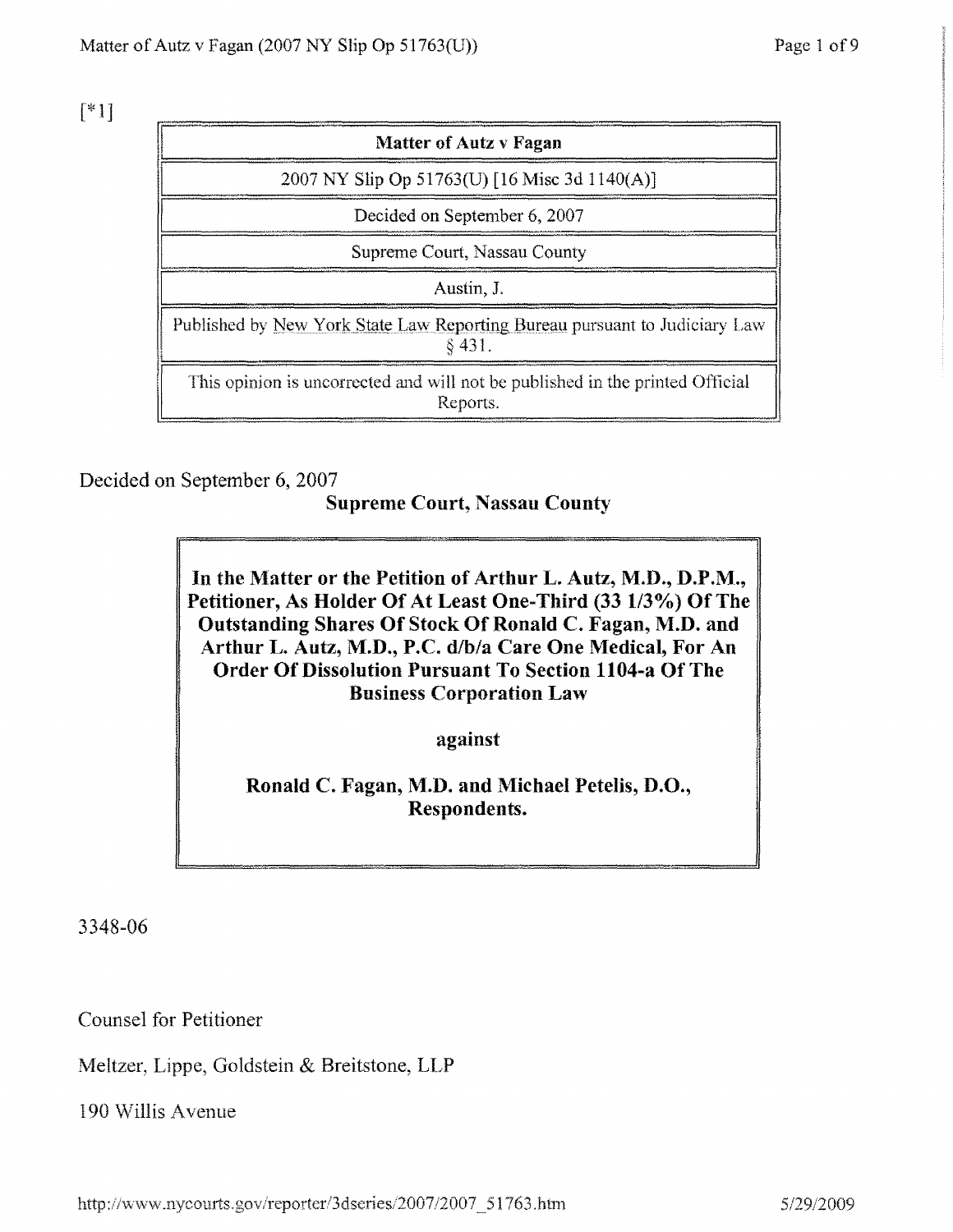Mineola, New York 11501 Counsel for Respondent Garfunkel Wild & Travis, P.C. 111 Great Neck Road Great Neck, New York 11021

Leonard B. Austin, J.

Respondents move for an order acknowledging the parties' consent to voluntarily dissolve Ronald C. Fagan, M.D. and Arthur L. Autz, M.D., P.C. doing business as Care One Medical ("Care One"), converting this special proceeding to a judicially supervised liquidation pursuant to Business Corporation Law ("BCL") § 1008, determining that the sale of Care One as a going concern is not feasible, and for other incidental relief

Petitioner cross-moves for an order directing the sale of Care One, including its good will, by a court-appointed receiver at an auction, together with a determination that such a sale is voluntary and therefore establishing a restrictive covenant for all former shareholders of Care One whose bids are unsuccessful, In the alternative, Petitioner seeks withdrawal of this special proceeding.

#### *BACKGROUND*

### *A. General*

Care One is the assumed name of a professional corporation in Westbury, New York, where medical services are provided. When Care One was incorporated in 1995, Petitioner, Dr. Arthur Autz ("Autz"), and Respondent, Dr. Ronald Fagan ("Fagan"), were the sole shareholders and Care One had no patients. Respondent, Dr. Michael Petelis ("Petelis"), began working for Care One in 2000 as a physician-employee. In 2005, he became a onethird shareholder.  $[**FN1**]$ 

Autz estimates that today Care One has approximately 12,000 patients. The patient base is alleged to be compromised one-third each of "walk-ins," primary care and "corporate care," that is, they are referred by local businesses for routine and emergency medical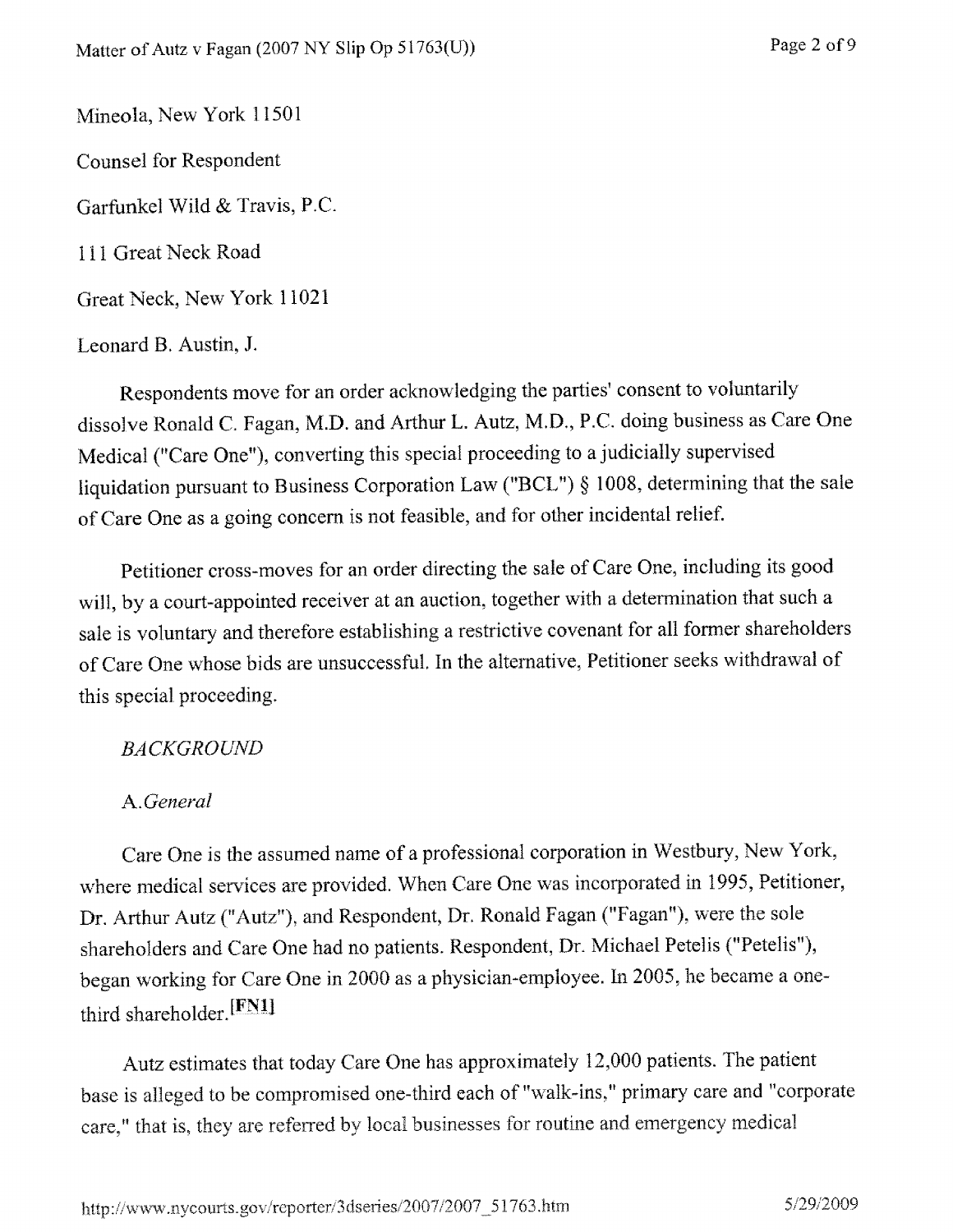services.

Fagan owns and operates two urgent care centers, Stat Med in Little Neck, New York. and. Doctor's Immediate Care Center ("DICC") in Farmingdale, New York. In May, [\*2] 2003, Fagan allegedly offered to combine Stat Med and DICC with Care One under his majority ownership and management. When Autz declined this offer, the relationship between Autz and Fagan deteriorated.

Autz alleges that, on most occasions, Fagan has refused to speak to him, and that Fagan has demanded that Autz leave Care One. Autz claims that Fagan has made unexplained withdrawals from Care One bank accounts of which even the Care One office manager was unaware. Fagan also allegedly ordered the installation of a hidden surveillance system and replaced a new echocardiogram system while Autz was on vacation. Autz further alleges that Fagan performs services at Care One but collects and keeps the entire fee instead of billing the procedures and services through Care One.

When both Respondents sent Autz a notice that they would vote for dissolution of Care One pursuant to majority vote on *February* 14, 2006, Autz commenced this special proceeding pursuant to BCL § 1104-a. The parties' Shareholders' Agreement is silent on the issue of involuntary withdrawal or dissolution although it does provide for voluntary withdrawal.

# *B. The Pleadings*

In the amended petition, Autz seeks judgment dissolving Care One and appointing a receiver to sell its assets to a non-party or, in the alternative, directing Respondents to buyout Petitioner for the fair value of his interest therein, Autz argues that the aforementioned facts establish the statutory bases for a petition pursuant to BCL § 1104-a, namely oppressive conduct and diversion of corporate opportunities. He also seeks damages from Fagan for alleged misconduct and attorneys fees.

In their amended answer, Respondents seek judgment denying the amended petition and an award of attorneys fees. Respondents allege ten objections in point of law.

# *DISCUSSION'*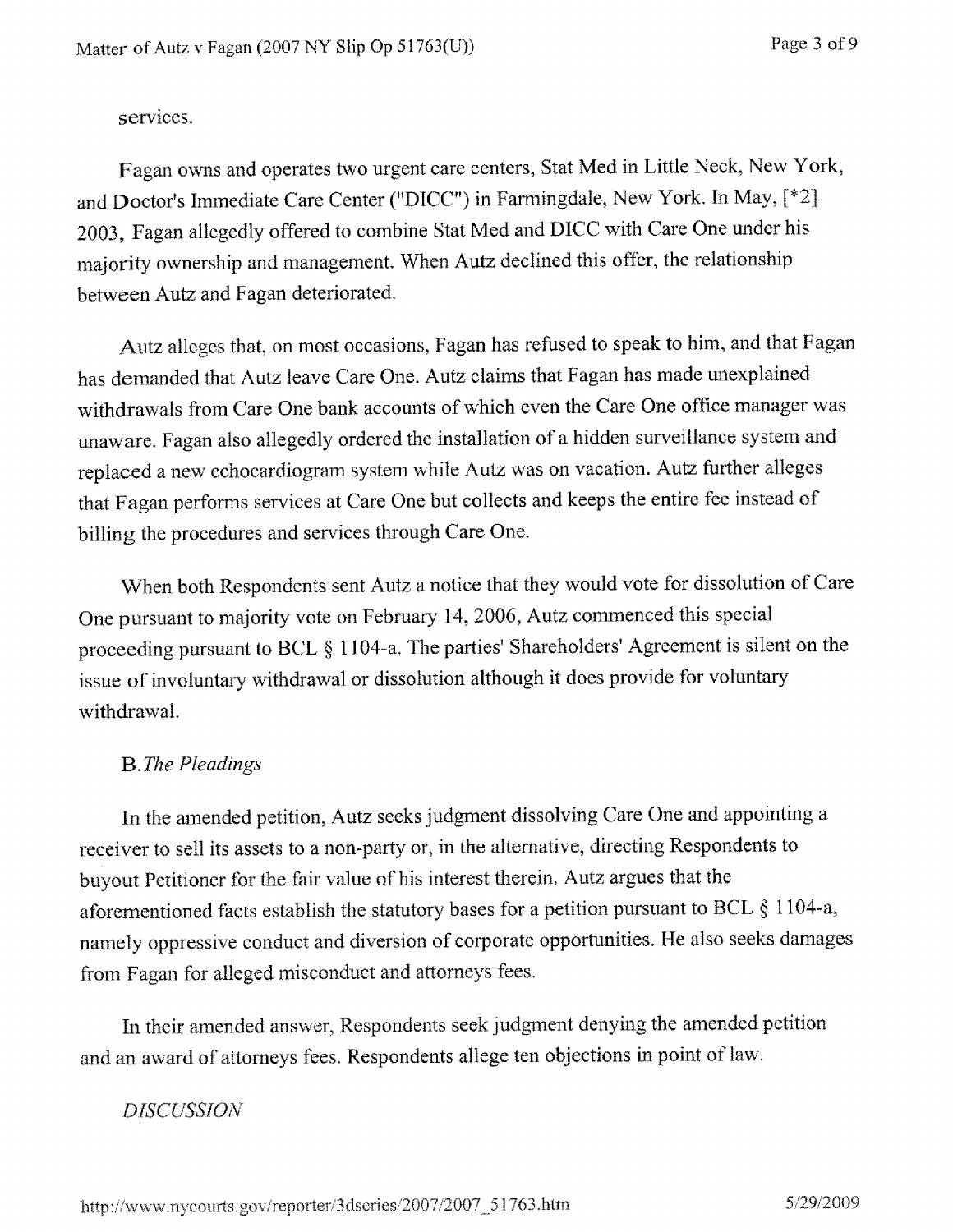### *A.Business Corporation Law § 1104-a*

BCL § 1104-a was enacted for the purpose of enabling holders of 20% or more of the outstanding shares of a close corporation to petition for judicial dissolution where the circumstances involved "illegal, fraudulent or oppressive actions toward the complaining shareholders" or where "the property or assets of the corporation are being

looted, wasted, or diverted for non-corporate purposes" by those in control. BCL §1104-a (a) (1) and (2).

**Oppressive actions "refer to conduct that substantially defeats the reasonable expectations**' **held by minority shareholders in committing their capital to a particular enterprise**," **such as the defeat of a reasonable expectation of a job** , **a share of corporate earnings**, **or a place in corporate management**. *Matter of Kemp & Beatley, Inc.,* **64** NY2d 63, **72 (1984).**

In this case, Autz makes *a prima facie* showing of oppressive actions by Respondents in his involuntary duster from involvement in significant matters of corporate management, including leasing of major equipment and installation of a surveillance system. See, *In re Williamson,* 259 AD2d 362 (1st Dept. 1999). Autz further alleges a *prima facie* case of looting and diversion of Care One's opportunities in the alleged failure of Fagan to bill through Care One for services rendered there and the alleged theft of monies by Fagan from Care One bank accounts.  $[*3]$ 

Respondents deny these claims, and insist that Petitioner "no longer invested the time and energy required to maintain Care One's medical practice."

As fixing blame is material under BCL § 1104-a *(Matter of Pace Photographers, Ltd.*, 71 NY2d 737, **746 1988]**), **the Court finds that triable issues of fact are presented by the conflicting allegations of fault. Therefore** , **an evidentiary hearing is required** . *In re WTB Properties, Inc.,* **291** AD2d *566* **(2nd Dept**. **2002**); *matter of Cunningham v 344 6th Ave. Owners Corp.,* **256 AD2d 406 (2nd Dept. 199**8); *Matter ofSteinberg,* **249 AD2d 551 (2nd Dept 1998**); *Matter of Fancy Windows & Doors Mfg. Corp.,* **244 AD2d 484 (2nd Dept.** *1997).* **In so doing**, **the Court is mindful that it has broad latitude in fashioning relief and, where there has been a complete deterioration of relations between the parties**, **dissolution is**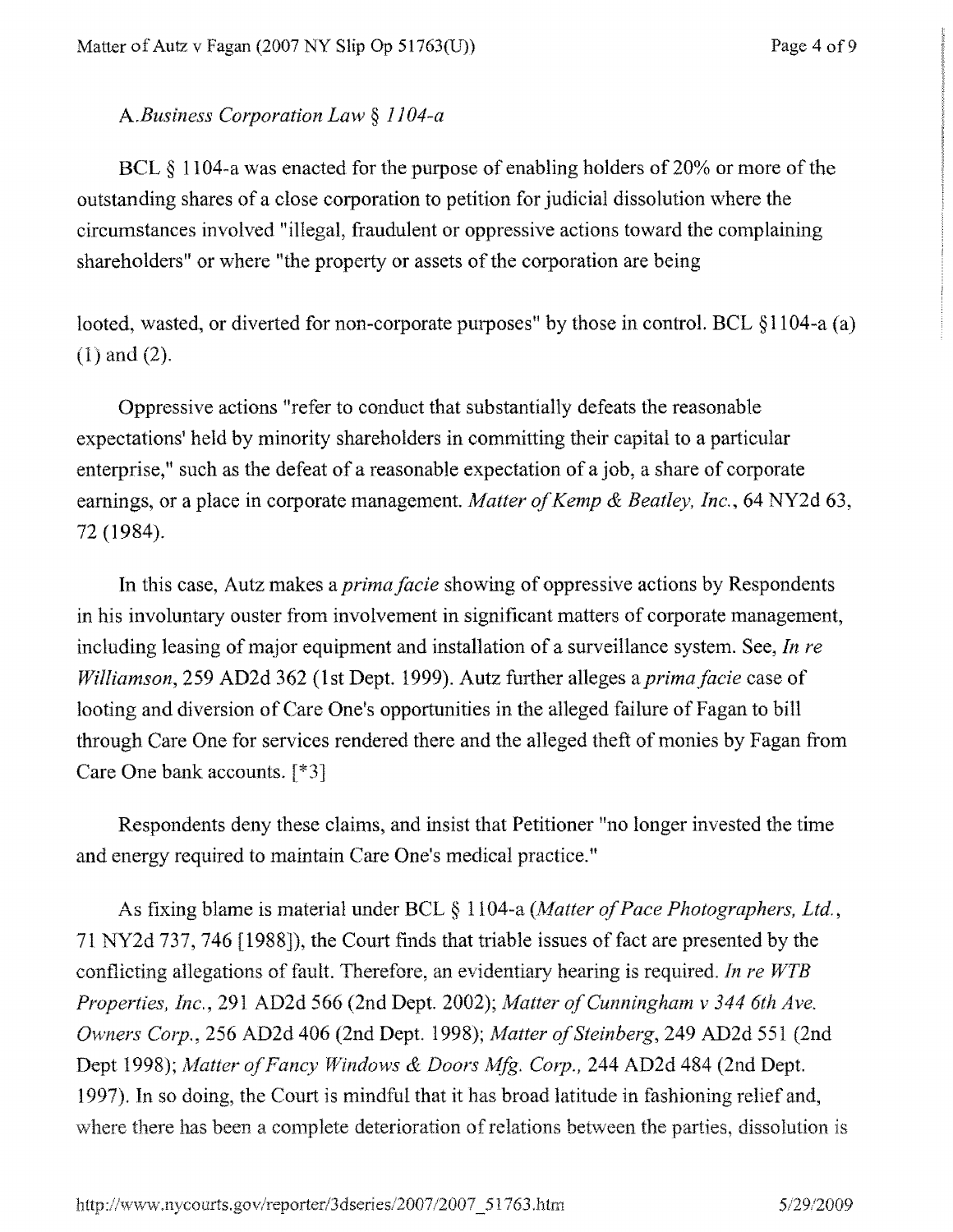### **appropriate**. *Matter of Kemp & Beatley, Inc., supra* **at 74.**

BCL § 1104-a also requires a determination as to whether liquidation is the only feasible means whereby the Petitioner may reasonably expect to obtain a fair return on his investment, and whether liquidation is reasonably necessary for the protection of the rights and interests of the Petitioner. BCL  $\S 1104-a(b)(1)$  and (2).

This is where the parties' motions come into play. Respondents appear to agree to dissolution, but seek a liquidation sale of the hard assets of Care One and a division of the receivables. They argue that because good will is not an asset that can be transferred, Care One cannot be sold as a going concern. They further object to any implied covenant restricting their ability to provide medical services. Petitioner argues the opposite.

### *B.Good Will*

Both sides essentially request partial summary judgment on the limited issues of good will/sale of Care One as a going concern.

Good will has been defined as the "advantage or benefit which is acquired by an establishment, beyond the mere value of the capital, stocks, funds, or property employed therein, in consequence of the general public patronage and encouragement which it receives from constant or habitual customers ..." Black's Law Dictionary (rev. 4th ed.), p.823. See also, *Dawson v. White & Case,* 88 NY2d *666,* 670 (1996), where the good will of *a* law firm was found to include "the ability to attract clients as [a] result of [t]he firm's name, **location,** or the reputation of its lawyers." (Emphasis added)

Whether the good will of a professional corporation is a saleable asset depends on the elements of which the good will at issue is comprised. While the good will of a professional practice which depends solely on the name, skill, judgment or reputation of a professional is not a saleable asset, professional good will comprised of continuity of location of a professional office is. *S'pauldina v. Benenati,* 57 NY2d 418, 422 (1982) (sale of a dental practice); and *Lehman v. Piontkowski*, 203 AD2d 257 (2nd Dept.), *Iv. app. dism..*, 84 NY2d 890 (1994) (ouster from medical corporation)].

Here, where two-thirds of the services provided at Care One are to "walk-ins" and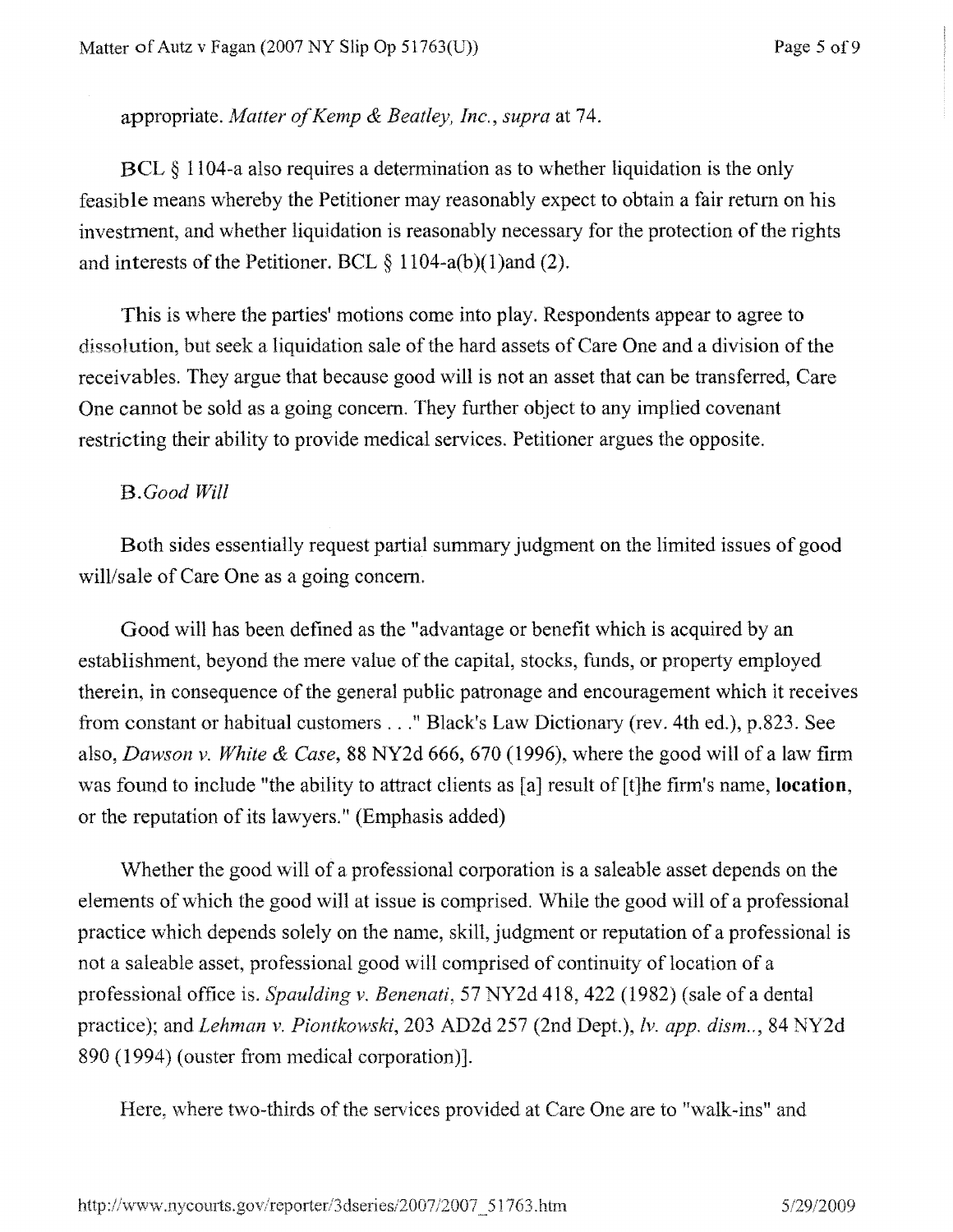employees of local businesses as "corporate care," it is very clear that the location of Care One has value. Indeed, the fact that the Shareholders' Agreement  $(\sqrt{\frac{7}{a}})$  expressly recognizes "good will" as one of the assets to be valued in connection with a voluntary withdrawal means that the parties all agreed to a valuation of good will, for at least some purposes.

To the extent that the good will of Care One is based on personal relationships, as argued by Respondents, it is not transferrable. If the bases for dissolution are [\*4]established at a hearing, the hearing will then continue on the issues of feasibility/necessity. BCL § 1104-a(b)(1) and (2). See, *In re Williamson, supra;* and *Matter of HGK Asset Mgt., Inc., 228* AD2d 246 (1st Dept. 1996). This will necessitate evidence and a determination on the value and composition of the good will of Care One to be transferred, if any. Respondents' objections regarding feasibility and patient abandonment can be adequately addressed in terms of the mechanics of patient notification and authorizations.

### *C.Implied Covenant Not to Compete*

It is the law in this state that when the intangible asset of good will is sold along with the tangible assets of a business, the seller makes an "implied covenant to refrain from soliciting the former customers of the business "in order to prevent the seller from taking back what he has purported to sell." *Mohawk Maintenance Co., Inc. v. Kessler, 52* NY2d *276, 285* (1981). However, the good will which is the subject of a voluntary sale is "a different thing from the good will which the owner parts with under compulsion." Such a restriction on solicitation should be "imposed only when the transfer of the good will is a free, affirmative act." *Von Bremen v. MacMonnies,* 200 NY 41, 51-52 (1910). A transfer under compulsion by manner of dissolution and liquidation does not import the same obligation to refrain from soliciting trade from customers of the old firm:, because otherwise those who had been in trade as partners of undesirable associates would constantly find themselves, by the mere fact of the dissolution of the business they desired to leave, disqualified from seeking future business from those who might be their most desirable customers. *Id.*

The question presented is whether a transfer of corporate shares in a dissolution proceeding *herein,* pursuant to BCL § 1104-a, constitutes a voluntary sale or a sale under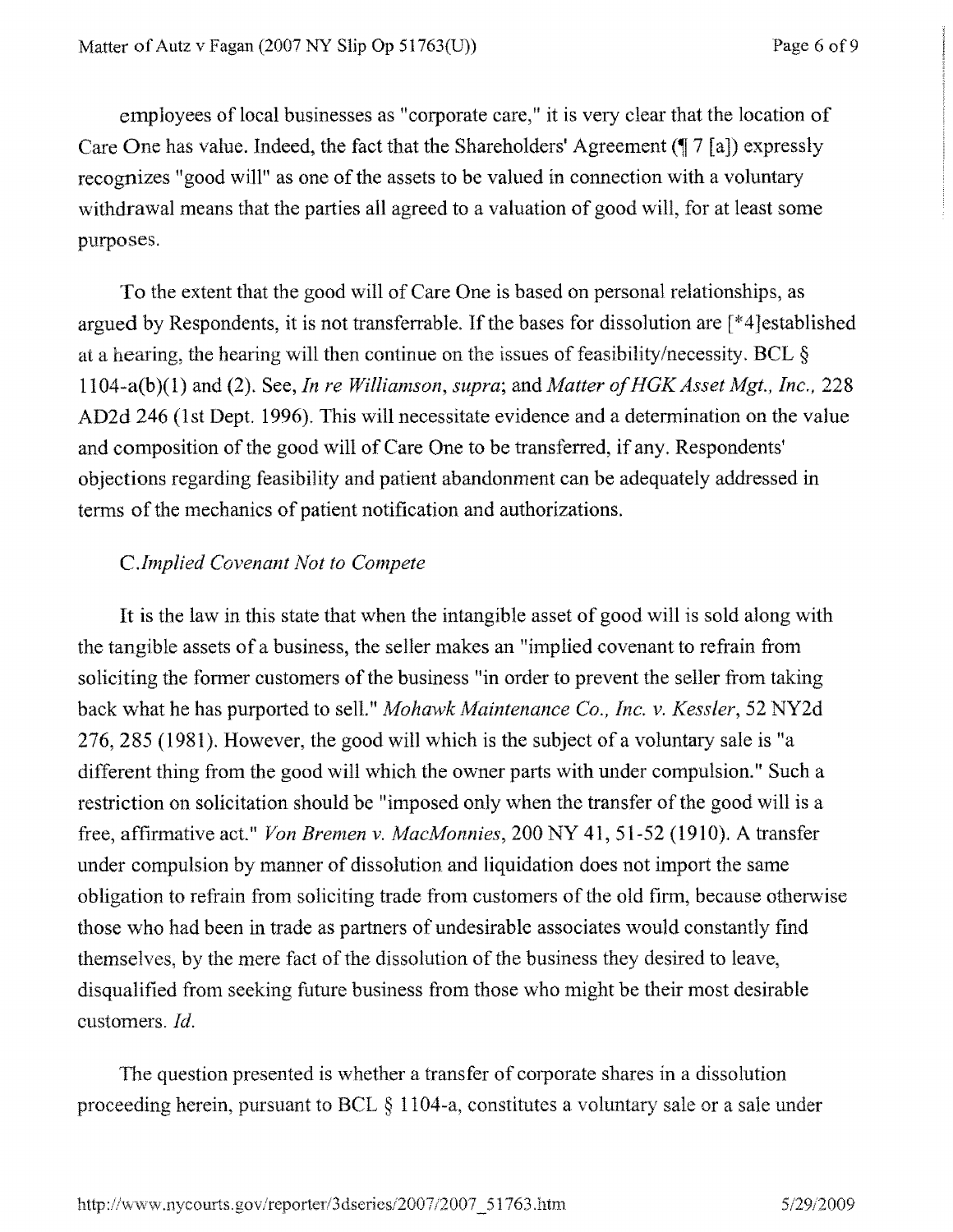compulsion. A sale pursuant to an arbitration award is not under compulsion and is therefore subject to the implied covenant rule of *Von Bremen* and *Mohawk Maintenance. Hyde Park Products Corp v. Maximilian Lerner Corp.*, 65 NY2d 316 (1985) (business of sale and resale of peat moss). In contrast, the sale of a stenographic reporting business pursuant to BCL § 1118, following the commencement of a dissolution proceeding pursuant to BCL § 1104-a was "akin to a sale under compulsion"' and, therefore, the buyer had no cause of action for breach of an implied covenant not to solicit. *MGM Court Reporting Service, Inc. v. Greenberg,* 143 AD2d 404 (2nd Dept. 1988). However, the Second Department's determination *in MGM Court Reporting* was affirmed for "different" reasons by the Court of Appeals, which expressly stated that it did "not reach the issue of whether a sale of corporate shares pursuant to Business Corporation Law § 1104-a and 1118 constitutes a sale under compulsion."' 74 NY2d 691, 693 (1989).

This Court relies on *Von Bremen* as authority for concluding that a transfer of shares resulting from an involuntary dissolution proceeding pursuant to BCL 1104-a, without regard to the buyout provisions of BCL 1118, is "under compulsion," which does not implicate or include a nonsolicitation covenant.

This conclusion is also compelled by the nature of the medical records at issue. Generally, medical records relevant to examination and treatment belong to the treating physician. *Gerson v. New York Women's Medical, P. C.,* 249 AD2d 265 (2nd Dept. 1998); *Damsker v. Haque,* 93 AD2d 729 (1st Dept. 1983); *Pullman v. Gorrnley,* 13\_Mtsc 3d 1234 (A) (Sup. Ct. Kings Co. 2006); *Emerging Vision, Inc. v. Main Place Optical, Inc.*, [\*5]10 Misc 3d 1071(A)(Sup Ct. Nassau Co. 2006); *Prohealth Care Associates, LLP v. April, 4* Misc 3d 1017(A) (Sup Ct. Nassau Co. 2004); *and Lewis v. Clement,* I Misc. 3d 464 (Sup. Ct. ?Monroe Co. 2003). 'While ownership of medical records is less clear where no single physician at a medical practice had his or her own individual patients [see, *Long Island Women's Health Care Associates, MD,PC v. Haselkorn-Lomansky,* 10 Misc 3d 1068(A) (Sup. Ct. Nassau Co. 2005)], the better practice in such a case would appear to be to allow all physicians to contact any of patients whom they treated. Again, the mechanics of such a notification process shall be worked out in the event that Petitioner establishes a basis for dissolution pursuant to BCL § 1004-a at the hearing directed herein. Based on the foregoing, the request for a nonsolicitation covenant must be denied.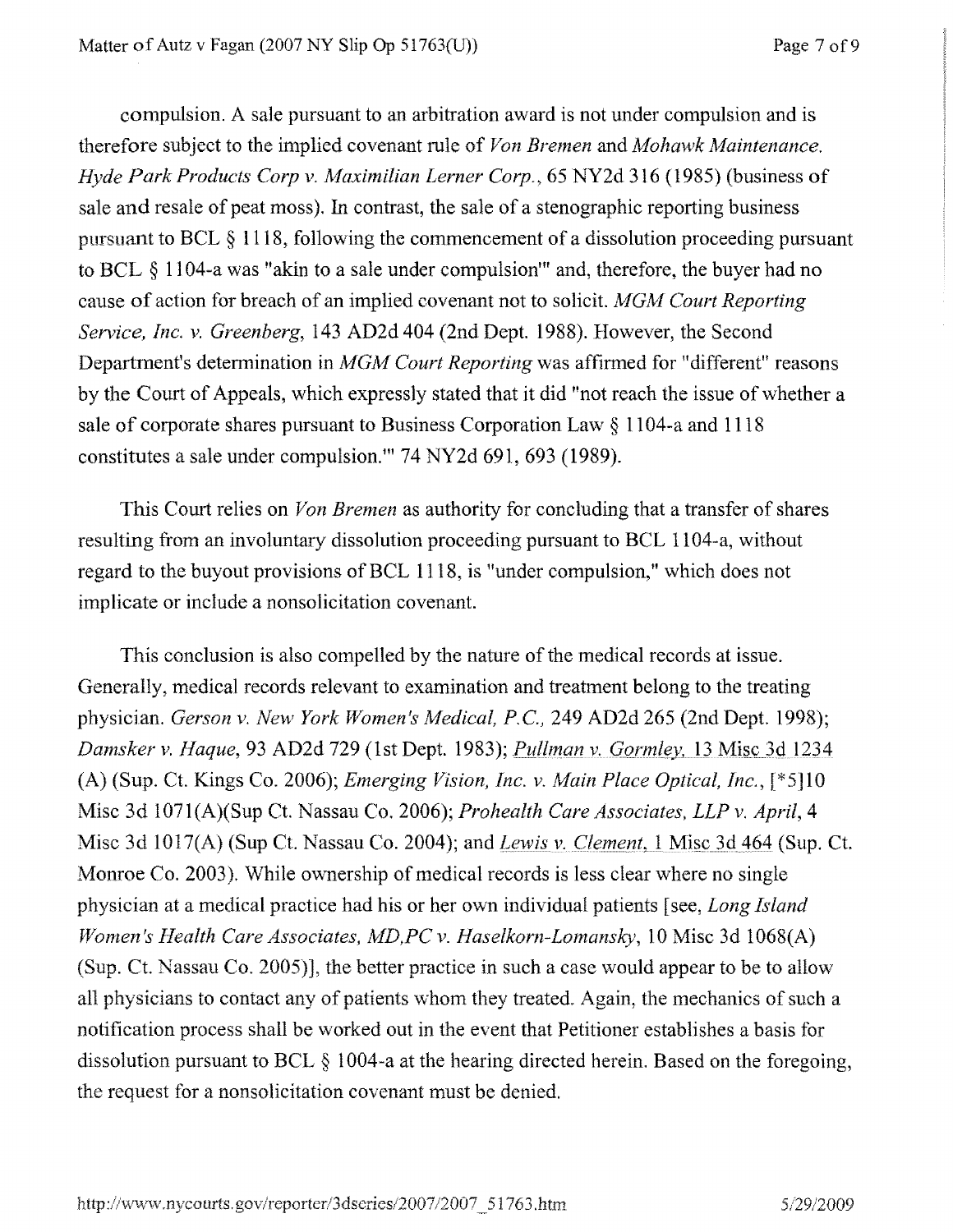### *D.Petitioner `s Alternative Relief in the Amended Petition*

**The amended petition contains an alternative request by Petitioner for judgment directing Respondents to buyout his shares of Care One for the fair value** . **In general, the court has no authority to direct one shareholder to buyout another**. *[Matter of Sternberg v. Osman,* **181 AD2d 899** (**2nd Dept.**), **Iv.** *app. den. sub note. Matter of Sternberg,* 80 NY2d **891 (1992** ). **Nevertheless**, every **order of dissolution gives shareholders the opportunity to elect to purchase the complaining shareholder**'**s stock at fair value** . *Matter of Kemp & Beatley, Inc. supra* at 74, citing BCL § 1118.

# E. Withdrawal

Finally, Petitioner seeks withdrawal of the petition without prejudice to any claims the **parties may have derivatively or individually as against each other, in the event that his cross-motion is denied in any way. Such a request is simply untenable. Conditional withdrawal is not an option which this Court can or will consider.**

**Although ordinarily a party cannot be compelled to litigate and, absent special circumstances**, **discontinuance should be granted** [**See,** *Tricker v. Tucker,* **55 NY2d 378, 383-** 384 (1982); and *Great Western Bank v. Terio,* 200 AD2d 508 (2nd Dept.), *Iv. app. den.,* 83 **NY2d 901 (1994**)], **withdrawal should not be allowed to circumvent an adverse court order.** Kaplan v. Village of Ossining, 35 AD3d 816 (2nd Dept. 2006); and *Casey v. Custom Crushing* & *Materials, inc.,* 309 AD2d 726 (2nd Dept. 2003)]. Under all of the circumstances herein, withdrawal of the petition at this time must be denied.

Accordingly, it is,

**ORDERED**, **that the allegations of the amended petition and amended answer shall be** set down for a hearing on the statutory bases for dissolution of Care One pursuant to BCL 1104-a  $(a)(1)$  and  $(2)$ ; and it is further,

**ORDERED**, that the motion and cross-motion for partial summary judgment are determined to the following extent. if a basis for dissolution is established, the hearing will continue on the issues of feasibility/necessity pursuant to BCL  $\S 1104-a(b)(1)$  and (2), including but not limited to the issue of the value and composition of the good will of Care